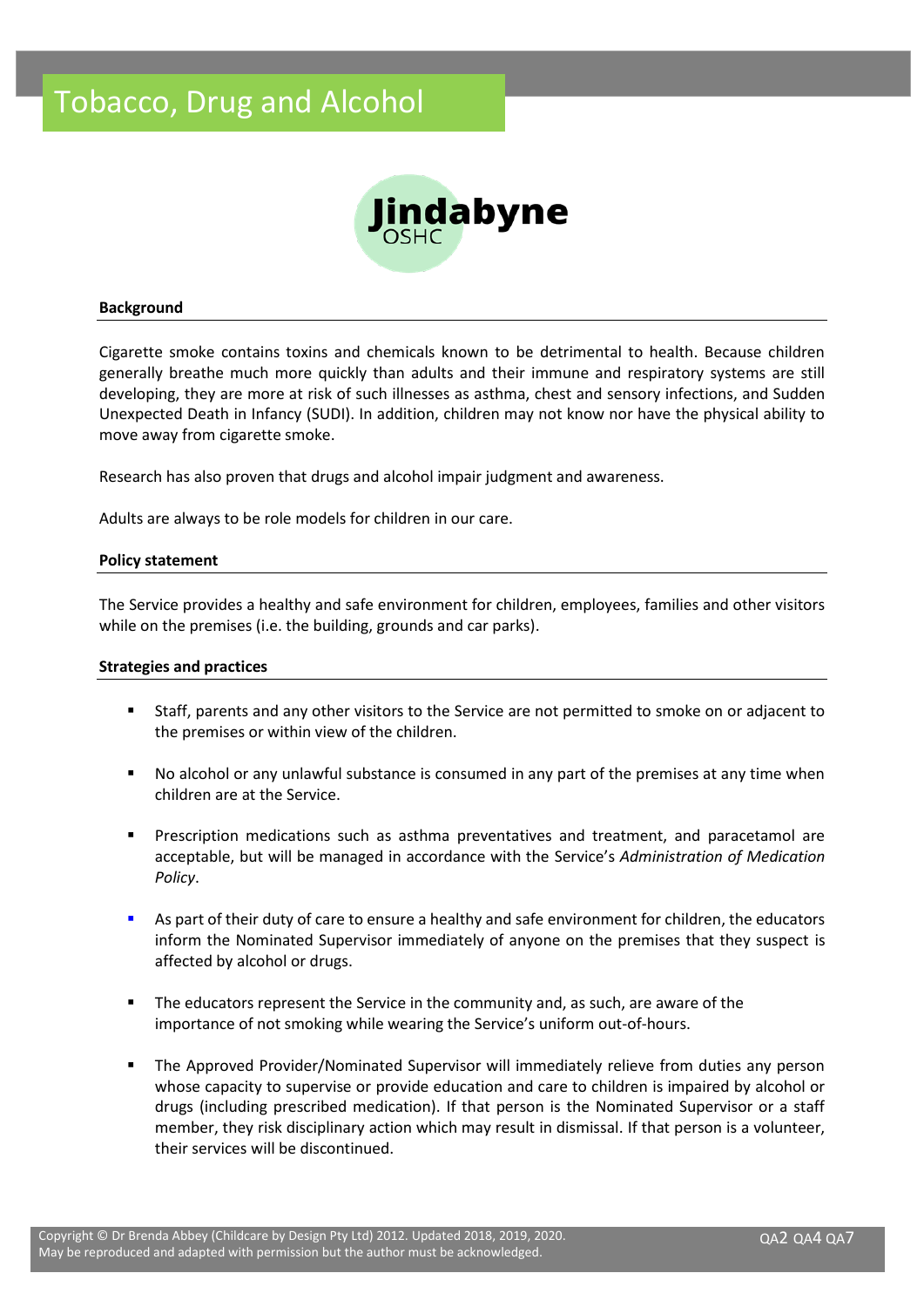# **Responsibilities of parents**

- To refrain from smoking, and from bringing alcohol or prohibited drugs onto or near the premises or within sight of children.
- To refrain from entering the premises while under the effects of alcohol or prohibited drugs.

## **Procedures and forms**

 $\blacksquare$  N/A

# **Links to other policies**

- Administration of Medication Policy
- Enrolment and Orientation Policy
- **Excursion Policy**
- Students, Volunteers and Visitors Policy

### **Links Education and Care Services National Regulations 2011, National Quality Standard 2011**

| Regs | 82    | Tobacco, drug and alcohol-free environment                                                                                                                              |  |  |
|------|-------|-------------------------------------------------------------------------------------------------------------------------------------------------------------------------|--|--|
|      |       |                                                                                                                                                                         |  |  |
| QA   | 2.1.1 | Each child's wellbeing and comfort is provided for, including appropriate opportunities to meet<br>each child's need for sleep, rest and relaxation                     |  |  |
|      | 2.2.1 | At all times, reasonable precautions and adequate supervision ensure children are protected<br>from harm and hazard                                                     |  |  |
|      | 4.2.1 | Management, educators and staff work with mutual respect and collaboratively, and challenge<br>and learn from each other, recognising each other's strengths and skills |  |  |

### **Sources**

- Education and Care Services National Regulations 2011
- Guide to the National Quality Framework 2018 (September 2020 Update): Section 4 Operational Requirements [https://www.acecqa.gov.au/sites/default/files/2020-09/Guide-to](https://www.acecqa.gov.au/sites/default/files/2020-09/Guide-to-the-NQF-September-2020.pdf)[the-NQF-September-2020.pdf](https://www.acecqa.gov.au/sites/default/files/2020-09/Guide-to-the-NQF-September-2020.pdf) accessed 20 December 2020
- Red Nose. (n.d.). *Information Statement: Smoking*. [https://rednose.com.au/downloads/Smoking-Safe\\_Sleeping-](https://rednose.com.au/downloads/Smoking-Safe_Sleeping-Information_Statement_Nov_2017_WEB.pdf)[Information\\_Statement\\_Nov\\_2017\\_WEB.pdf](https://rednose.com.au/downloads/Smoking-Safe_Sleeping-Information_Statement_Nov_2017_WEB.pdf) accessed 30 December 2020